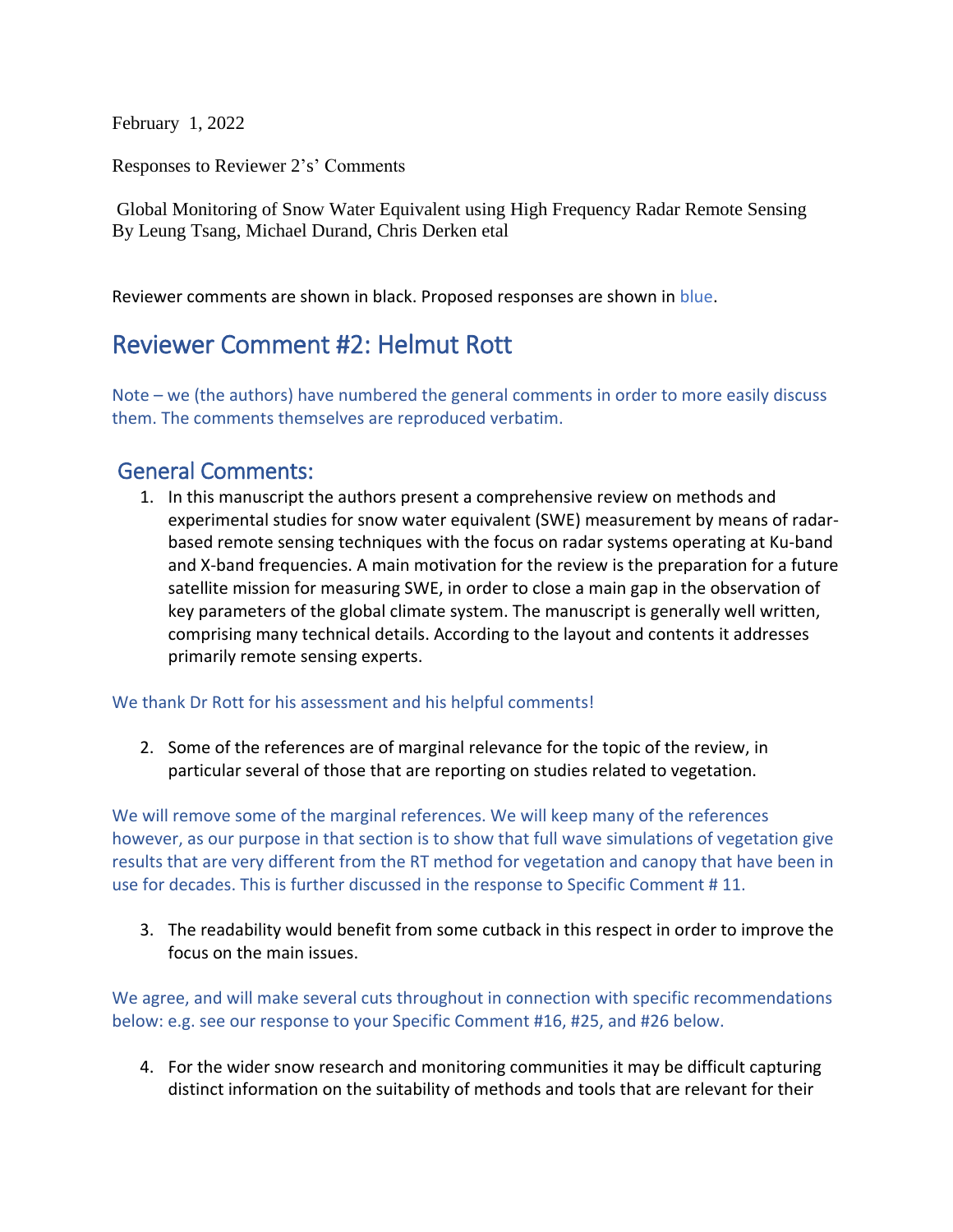specific application. To this end a clear assessment of the performance and constraints of current methods and tools is needed, as well as a discussion how errors and uncertainties may impact the retrieval accuracy.

We agree. The newly published Thompson and Kelly 2021a helps to further explore sources of uncertainty. We will add a summary of this paper, including the impacts of ice lenses on retrieval in prairie snowpacks, to section 4.4.3, and a quantification of the uncertainties due to vegetation and soil. Furthermore, we will summarize some of the uncertainty propagation work done for CoReH2O, which as you point out is still relevant, and summarize it in section 4.4 as well.

5. It is also necessary to point out that by now the retrievals are relying on a few limited test cases, making the performance of models and algorithms for general application hard to assess.

We agree that data are always limited for ground and airborne measurements which challenges algorithm development. There have been significant number of airborne and tower-based radar campaigns over the past decade. During the same period, the ability to objectively measure snow microstructure has advanced significantly. We will modify the abstract, in section 4.4, and in the conclusion, to this effect. We will also add citations of the recently published retrieval study, Thompson et al. 2021a.

6. Furthermore, for some of the subtopics a sound description is. For these cases (in particular Sect. 5.2 and 5.3) I recommended major shortening as they are not of direct relevance for the main topic of the manuscript. Please find below details on my concerns and recommendations for revisions.

We will significantly shorten Sect 5.2 and 5.3.

# Specific Comments

Note – we (the authors) have numbered the general comments in order to more easily discuss them. The comments themselves are reproduced verbatim.

## References on scientific and technical activities for the ESA Earth Explorer candidate mission CoReH2O:

1. In several sections of the manuscript reference is made to the CoReH2O mission. However, the references do not proceed beyond the statues of Phase 0 (first assessment studies). The Phase 0 activities were succeeded by detailed scientific and technical feasibility studies (Phase A), results of which are summarized in the (public) Report for Mission Selection (ESA, 2012). Apart from scientific and technical details, this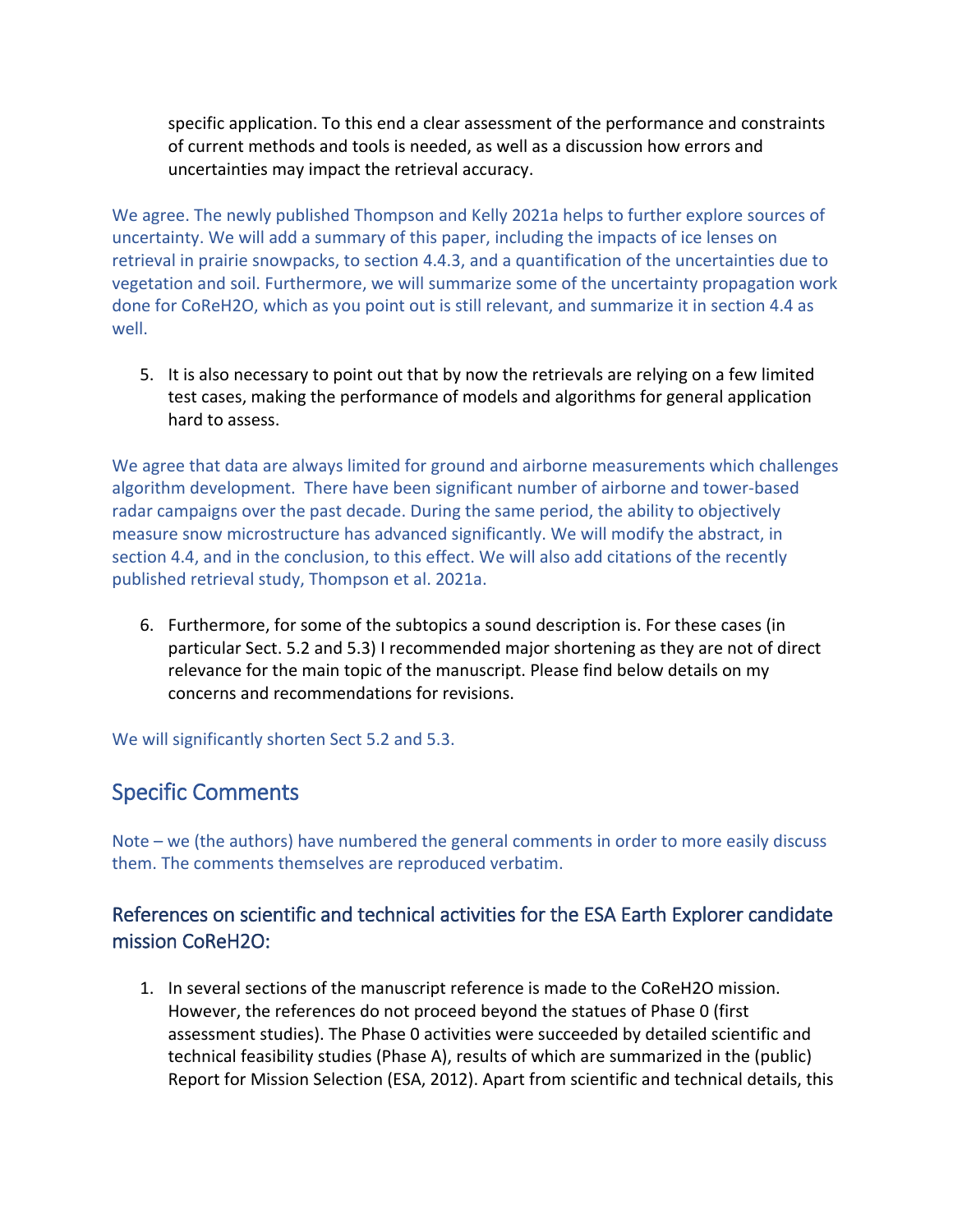document reports also results of performance studies and points out critical areas and risks, issues that are still of relevance and should be addressed in the review.

We agree. We will add citation and discussion of the Report for Mission Selection throughout the manuscript.

2. *L87:* The claim for a "dramatic" advancement of radar retrieval algorithms is not based on actual evidence. There is not yet any generally applicable and widely tested algorithm available for SWE retrieval. The proposed algorithms (Section 4) apply still the basic approach proposed for the CoReH2O mission that is based on constrained minimization in which iteration is performed for two free variables, SWE and a parameter related to the volume scattering albedo (ESA, 2012). By now the retrievals are relying on - and have been optimized for - a few test cases. See also the comment on Sect. 4.1 and 4.2 below.

We agree that the proposed algorithms have built off the CoReH2O approach. There are similarities and differences in the cost function and a priori information as pointed out in our replies to section 4.2 and section 4.3. . In the CoREH2O cost function, there are many parameters that require a priori estimates. We will clarify this in the revised manuscript. The algorithm in this review paper is more closely related to the NASA SMAP radar algorithm, that by using regression to electromagnetic model simulations over a wide range of parameters, the number of parameters are significantly reduced. The strategy of this approach is to reduce the burden of a priori estimates of parameters for every scene. Advances since the time of the 2012 report are in validating retrieval algorithms with multiple experimental datasets in peerreviewed publications, and in reducing the dependence on a priori datasets, which we further describe in our response to specific comment #18, below.

That said, Dr Rott raises a good point that algorithms are still maturing. We will revise the manuscript at line 87 to say that the algorithms and forward models have advanced significantly, and qualify this with our reporting on multiple published studies from multiple groups with variations on the cost-function approach first proposed for CoReH2O.

3. *L96*: Please provide a reference to studies or documents specifying the spatial and temporal requirements.

The references are provided in the remaining part of the section: lines 97-154. We will add references to the CoReH2O Report for Mission Selection, as well. We will also cite the IGARSS paper Derksen etal 2021 paper concerning the requirements which are driving TSMM.

4. *L107*: In mountain areas the spatial variability of SWE is below 100 m. See e.g. Grünewald et al., 2010.

We will revise the manuscript to read "the coarse spatial resolution of existing products ... is incompatible with the scale of SWE variability (<100 of meters)."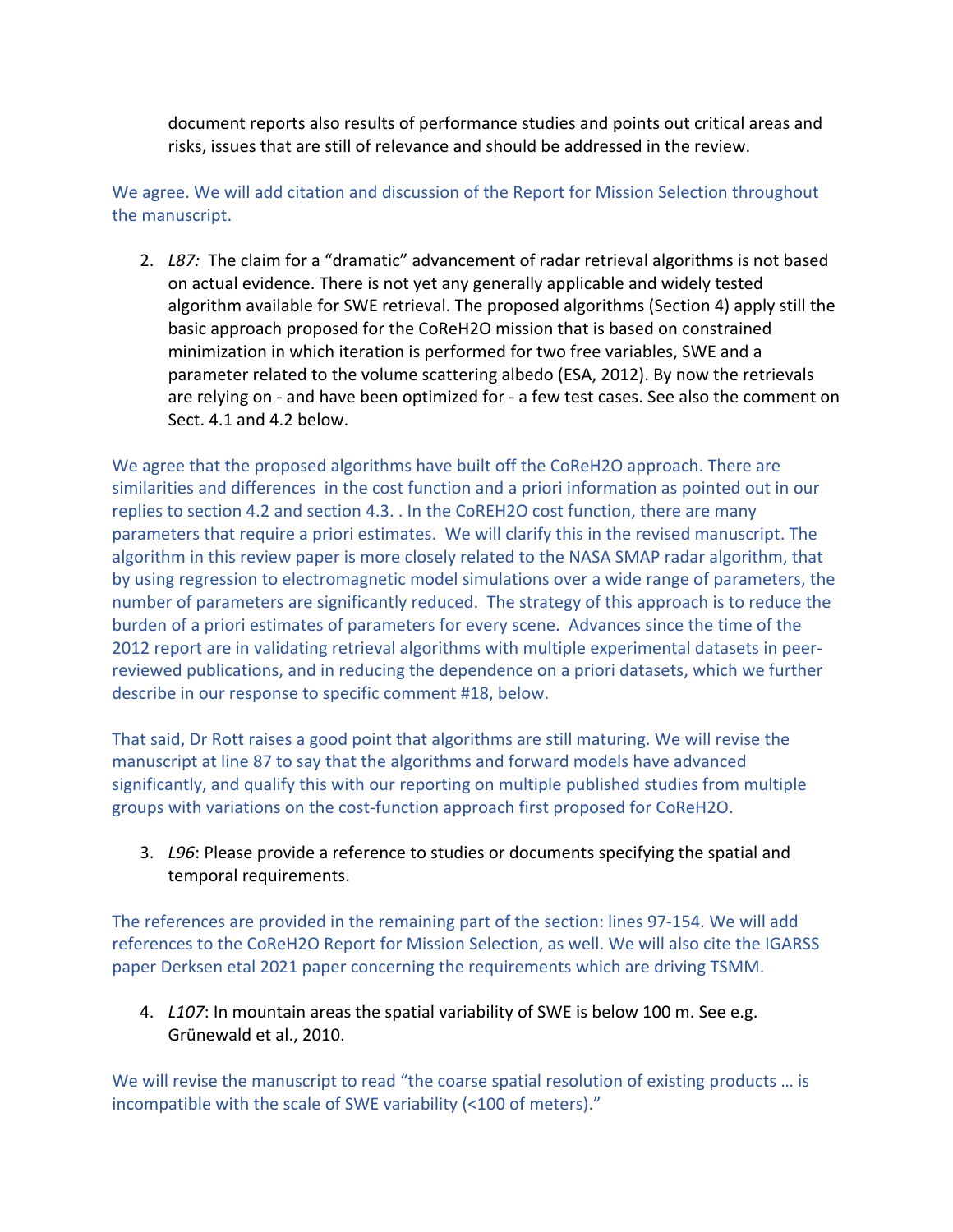5. *L162:* ""volume scattering increases with snow mass" This is a cursory statement, not accounting for other factors that affect and may dominate the volume scattering signal.

We will revise the manuscript to read "While volume scattering is controlled by several parts of the landscape, volume scattering increases with snow mass"

6. *L176, Fig. 1*: Ground-volume interactions are missing.

We will clarify this. We provide the simple single scattering formula to help the non-expert reader. In the actual electromagnetic simulations, we do not use the simple formula. The full DMRT with boundary conditions are solved. Thus the solutions including multiple scattering are calculated. These include all orders of multiple volume scattering , ground-volume interactions and volume-snow surface interactions . We will point this out in the revised manuscript that full multiple scattering within DMRT are used to calculate the look up table .

7. *L225, Fig. 3 and related text*: Structural anisotropy is a characteristic feature of natural snow packs (e.g. Leinss et al., 2020). This causes changes of the phase matrix with the incidence angle. Please explain in which way incidence angle effects related to structural anisotropy are in the models for computing radar signal propagation and phase matrix.

We will revise to indicate that anisotropy has been included in the bicontinuous model (Tan etal 2016). There are two models in the bicontinuous model: isotropic correlation functions and anisotropic correlations functions (Tan etal 2016) . Both have been developed and simulations performed. In the retrieval, only the isotropic correlation functions versions have been used.

8. *L257, Fig. 4 and related text:* This example is based on a very limited data base, comprising only three points out of daily NoSRex SnowScat measurements that were acquired during four winter seasons with quite different backscatter behaviour (Lemmetyinen et al., 2014; 2016). For comprehensive evaluation of the model a wider view is needed, checking data at different incidence angles and for cases with different snow structural properties. If such an analysis is not available, current limitations in this respect need to be addressed.

This figure is shown only as an illustration, reproduced from Tan et al. 2015. Indeed, several years of NoSRex data were analyzed and the results of retrieval performance of the several year were illustrated in the paper by Zhu et al. 2019. We will point this out in the manuscript.

*L288, Fig. 5(a):* Is there any particular reason why different rms heights are used for wet and frozen soil?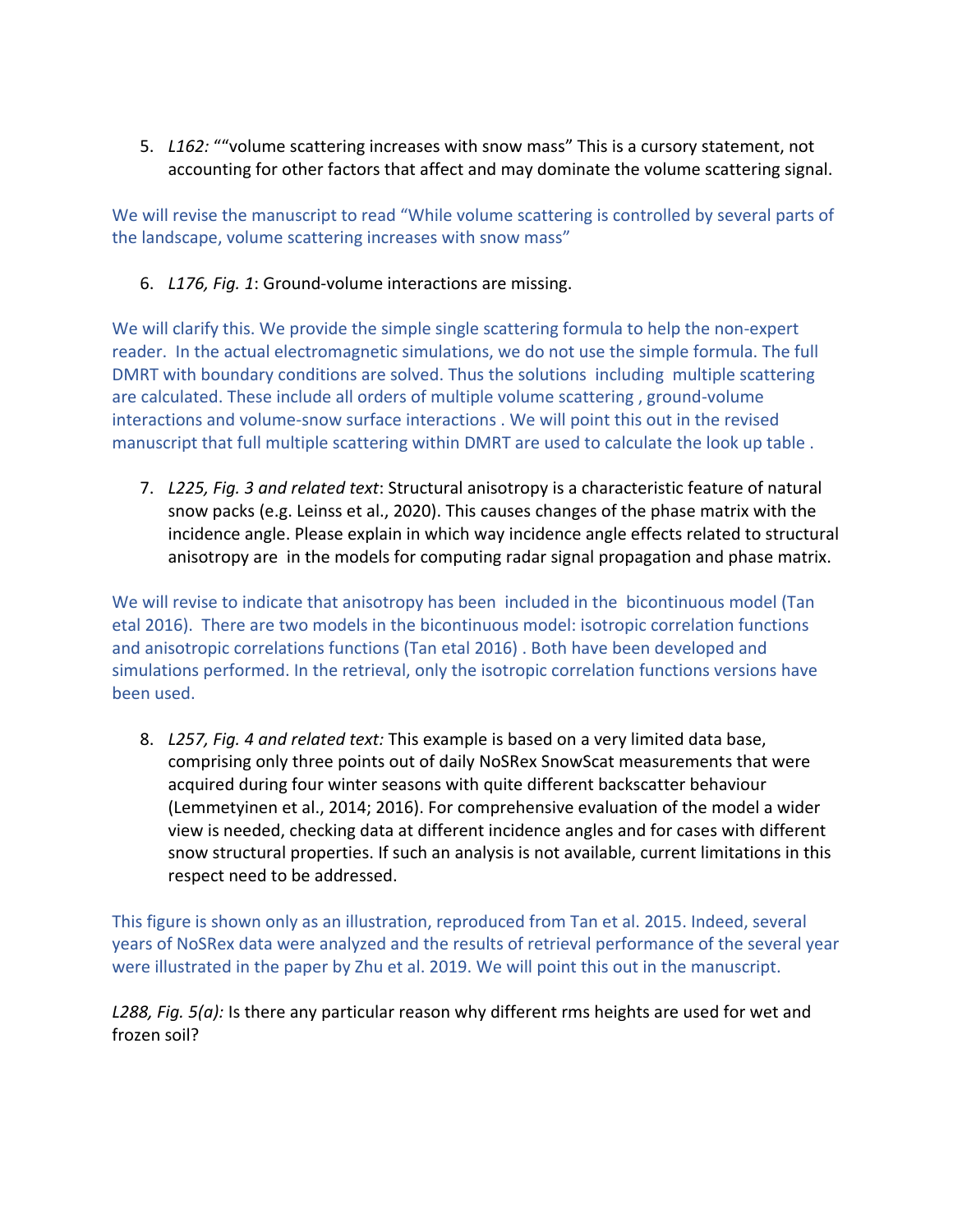The retrieved rms height is a single value of 1.9cm. This is the rational of the Kim et al. algorithm that soil moisture changes but not rms height. Wet and frozen soils have the same rms height of 1.9 cm in figure 5a. We will clarify this point in the manuscript.

9. *L322, Fig. 6(a):* The sample of 5 points, 4 of which show the same moisture value, is not an adequate sample for a reliable performance estimate of the soil moisture retrieval algorithm. Fig 6(b) shows also a very small sample, not matching the needs for statistically significant performance estimates. Computations at different incidence angles and comparisons with experimental data (as available from NoSRex) would provide higher confidence. Furthermore, please specify the incidence angle and the state of the soil in Fig. 6(b). Please check the allocation of the blue and red marks in the figure caption; it seems the symbols for NoSREx and SnowEx have been mixed up.

Because of the dielectric contrasts, the contributions of rough surface scattering are from the snow-soil rough interface and not from the air/snow interface. The air/snow interface have stronger scattering contribution for wet snow which is outside the domain of X band and Ku band volume scattering approach. Significant advances of rough soil surface scattering at X and Ku band have been made by extending the previous limit of kh=3 to kh=15 where k is the wavenumber and h is the rms height. With the availability of L band, and C band data, and full wave simulations of rough soil surface scattering, the retrievals of rms heights of the soil surfaces and the soil surface scattering component can be determined accurately. JPL recently has released a rms height global map of soil surfaces based on the 5 months of SMAP L band radar data which further helps the estimation of rough soil surface scattering at X and Ku band using full wave simulations. With the L band rough surface scattering algorithm tested and validated globally, figure 6 is just applying the algorithm to show that the algorithm also works for soil surface below snow by taking into account the changes of incidence angle when the microwave signal enters snow from the air region. The soil moisture retrieved for the site in figure 6a also agrees with the in-situ soil measurements.

We agree that the sample size is quite small, and will add caveats on this in the manuscript.

We thank Dr. Rott for pointing out in figure 6b that the symbols SnowEx and NoSREx were mistakenly switched. We will fix the figure.

10. *L347ff, impact of forests:* Here it should also be mentioned that in CoReH2O Phase A the impact of forests on radar signals of snow covered ground was studied (ESA, 2012), described in detail by Montomoli et al. (2016). The forest model selected for this study accounts for scattering of trunks, branches of different size and needles, as well as for differences in the structure of vertical layers. Effects of differences in cover fraction, tree height and biomass were analysed. Consequently, this model allows for a multifaceted description of forest properties and for estimating the impact of the forest parameters on the backscatter of snow covered forests.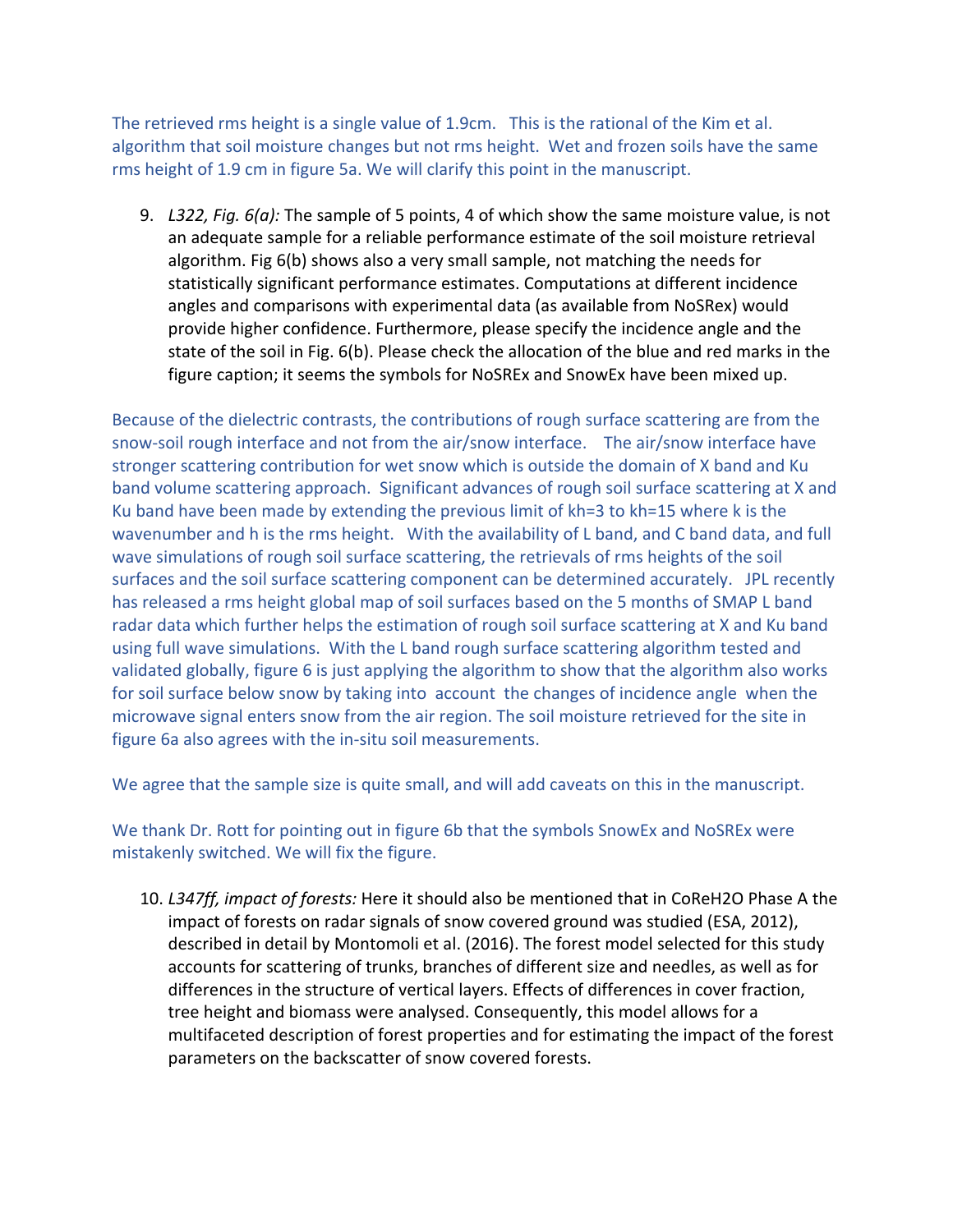We will add further discussion of Montomoli et al. (2016) and Kugler et al. (2014). We agree that Montomoli et al. 2016 calculated the different contributions from trunks, branches and leaves. However, it is to be noted that the work is based fundamentally on the RT model which has been in use since the 1980s. Recently, since 2017, instead of using the RT models, we have used full wave simulations based on a hybrid method of combining wave multiple scattering theory (W-MST) and commercial software (HFSS and FEKO) of solving single scatterers. Results have been computed for L, S, and C Bands. The results of full wave simulations, so far, show large differences from that of the RT model giving much more penetration than predicted by the RT model. The reasons are that the RT assumptions of uniform distribution of scatterers and the ignorance of gaps are poor assumptions and are not applicable to vegetation/trees. Basically, these results indicate that the RT approach, although applied for decades, is not valid when applicated to vegetation. We hesitate to extrapolate the conclusions for trees to X Band and Ku Band. However, preliminary results running full wave simulations of needle leaves at X band and Ku band also show significant differences from the RT model. Thus, in the next few years, there will be extensive full wave simulations and new measurements to study the effects of trees and forests at X band and Ku band.

11. *L415, Fig.9:* Reference to scattering and penetration of wheat canopies is of marginal relevance for snow studies. This should better be replaced by results from studies concerned with forest canopies.

We will reduce the number of references and examples. As noted in our response to the previous comment, the key point of the wheat example is show that the RT approach for vegetation and forests which has been used for decades, is not valid. We will further clarify the rationale for this section.

12. *L425ff:* The radar penetration capability in forests depends on the density and structure of the canopy and on dielectric properties. Rather than referring to lidar observations, reference should be made to studies on radar signal penetration. Kugler et al. (2014) show for various forest canopies (including coniferous) that the X-band scattering phase centre height is located well above the ground surface and the ground scattering contribution is marginal. A reasonable extrapolation from X-band to Ku-band should be possible.

We will clarify in the manuscript. We do believe that the point we are making with the reference to LiDAR still stands in the context of the section: please see our longer response to specific comment 11. We will include a reference to Kugler et al. in this section, and discuss it in context of the newer full wave simulations and how they may differ from past results.

We will also add discussion of a recent paper that sheds additional light on this topic, Thompson and Kelly (2019), which we will also cite.

13. *L487:* Please provide specifications on properties of the Ku-band SAR or a reference.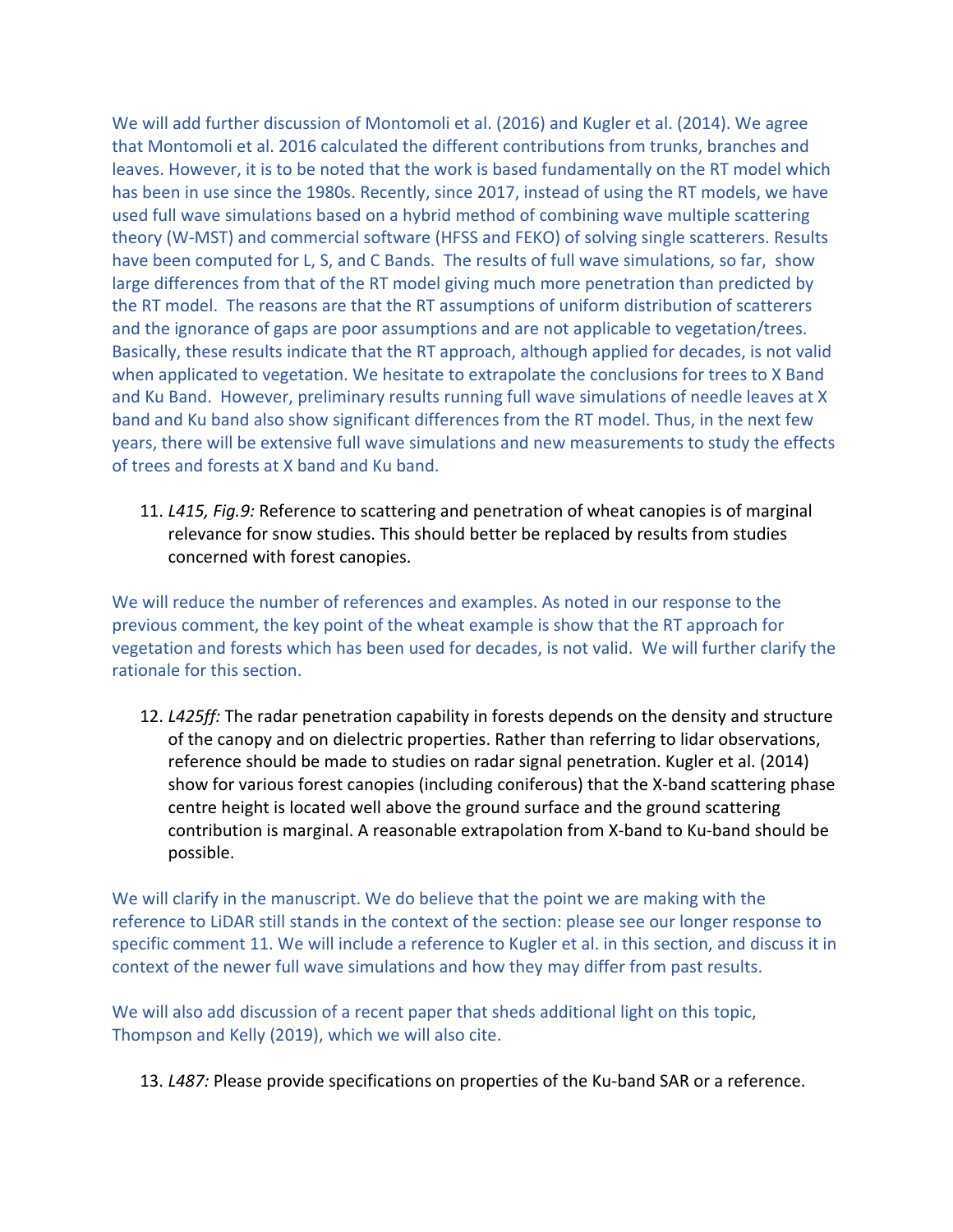We will added references to each instrument listed in the section.

14. *L508, Table 3, Row 3:* Dates for SnowSAR campaign Finland need to be corrected: March 2011 and winter 2011-2012.

#### We will fix.

15. *L524ff, Section 3.3.1, field measurements:* This section presents a specific, detailed proposal on arrangement and techniques of field measurements, in its content not directly related to the topic of the review. It should better be provided as Supplement or moved to the Appendix.

#### This is a good point. We will move much of this material to an Appendix.

16. Besides, the proposed arrangement requires special tools and would not be applicable on any type of terrain. In practice a trade-off between available resources and spatial coverage is needed.

#### Excellent point. We will add a short discussion of these tradeoffs.

17. *L628ff, Sections 4.1 and 4.2 (on the retrieval problem and need for a priori information):*  The example algorithms apply the same basic approach as proposed for the CoReH2O mission, based on constrained minimization in which iteration is performed for two free variables, SWE and a parameter effective grain size related to the volume scattering albedo (ESA, 2012). Whereas the CoReH2O baseline version accounts for backscatter data from four channels (X-and Ku-band co- and cross-polarization) the algorithm specified in Equ. 3 uses backscatter from two channels (co-polarized) and iterates also for two free variables: total optical thickness (related to SWE after eliminating the scattering contributions) and scattering albedo (which was used as one of the free variables in the retrieval version of the CoReH2O Phase-0 studies). A critical issue is the need for accurate a priori estimates on snowpack physical properties as input for the configuration parameters of the backscatter forward model as well as for regularization. Of main concern is the parameter for describing the scattering properties (related to microstructure) for which a priori estimates within a small error bound are needed. In the performance study for CoReH2O Level-2 products the accuracy requirements of a priori data for model configuration and regularisation were quantified (ESA, 2012). This was a limited first effort. A wider view is needed for quantifying the impact of uncertainty in a priori estimates on retrieval accuracy for the different states of the global snow cover. Though addressed here between the lines, definite numbers on a priori data requirements would be needed for full traceability.

Since the 2012 CoREH2O report, there have been significant airborne and ground campaigns providing much more data than was available prior to CoReH2O: see Tables 2 and 3. The algorithm of Zhu et al. 2018 builds upon the CoREH2O algorithm, but does add significant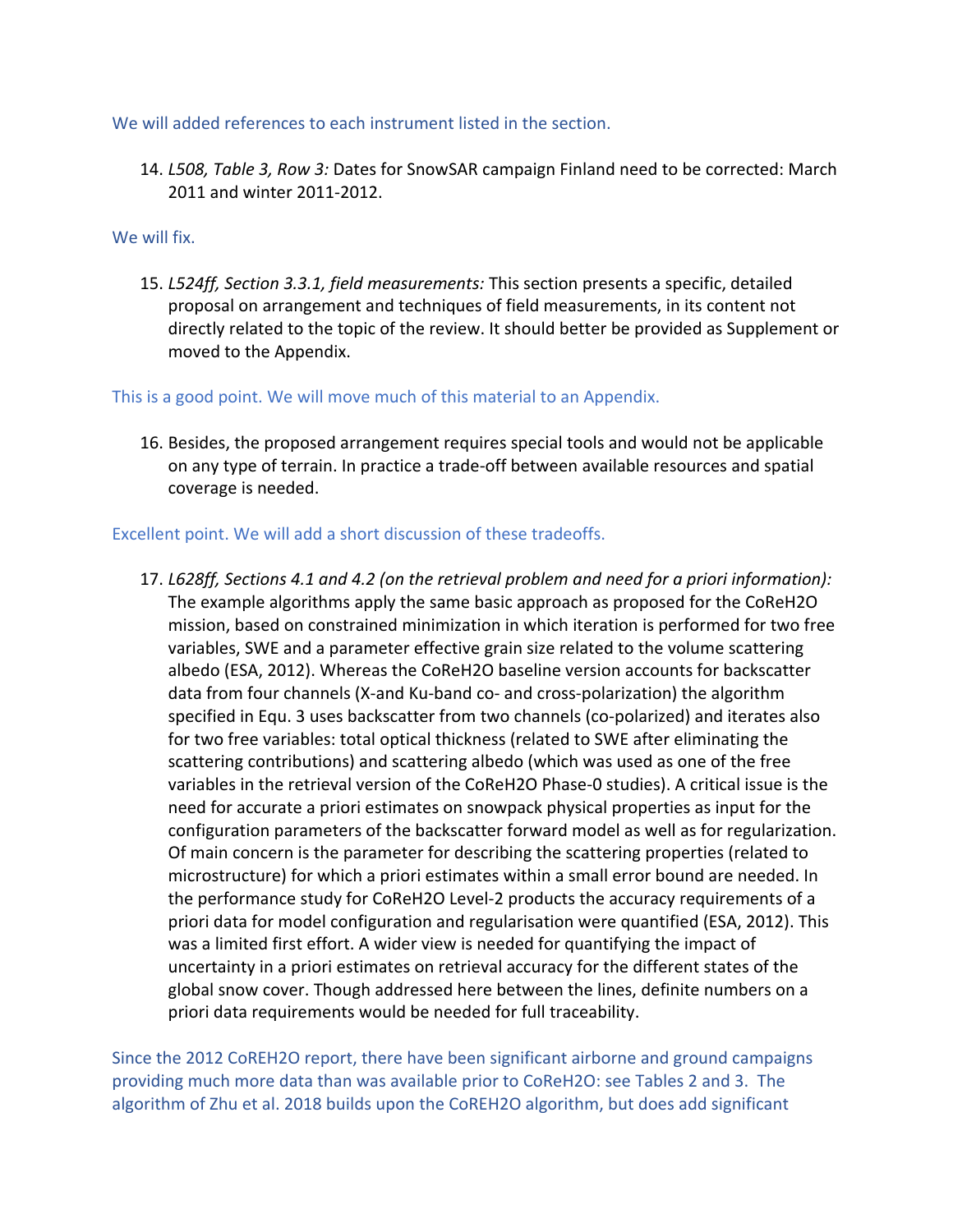innovation. The strategy is different from the CoREH2O algorithm where the cost function contains more parameters than the number of measurements. In CoREH2O, because the number of parameters exceed the number of measurements, there will be families of solutions . Thus, the choice of a priori estimate for every scene becomes critical for the CoReH2O algorithm. The present algorithm consists of (i) subtracting the rough surface scattering, which are significant in many cases, (ii) the remainder, volume scattering components of the measurements, (X and Ku Band co-polarization) are used to retrieve successfully the two parameters of SWE and albedo. Extensive forward simulations are performed and combined with regression to reduce to only two parameters, the SWE and effective albedo. The approach of reducing the number of parameters through regression is similar to the SMAP radar algorithm.

Because the number of parameters is equal to the number of measurements in the Zhu etal algorithm, there are not families of solutions as was the case with the CoREH2O algorithm. We will specify in the revised paper that the algorithm has binary choices of initial guesses of scattering albedo. Choosing one of the two will give a unique solution. We will include results of plotting 3D plot of the backscattering sigma 0 as a function of the two variables of SWE and scattering albedo. the This strategy of reducing the number of parameters through regression analysis, is similar that of the SMAP radar algorithm. It eliminates the burden of a priori estimate of a list of parameters for every scene

Significant rough soil surface scattering has been advanced for rough surface effects at X and Ku band as well as volume scattering models. Because of the dielectric contrasts, the contributions of rough surface scattering are largely from the snow-soil rough interface and much smaller from the air/snow interface. With the availability of L band, and C band data, and full wave simulations of rough soil surface scattering, the retrieval of rms heights of the soil surfaces and the soil surface scattering component can be determined accurately. JPL recently has released a rms height map of soil surfaces globally based on the 5 months of SMAP L band radar data which further helps the estimation of rough soil surface scattering at X and Ku band using full wave simulations.

Furthermore, Thompson and Kelly (2021a) has recently been published, which performs retrieval on a new ground-based dataset, using a similar but innovative retrieval algorithm. Multiple groups showing successful retrievals in multiple locations in the peer-reviewed literature is indeed a significant advance.

We will revise the manuscript to better highlight our point that there have been significant advances in this field.

We further clarify the role of a priori data in our responses to Specific Comment #21 below, which is on a similar topic.

18. *L666, Table 4:* The generic information on typical properties of snow types in Alaska, provided in this table, is not a suitable a-priori input on snow properties, as required for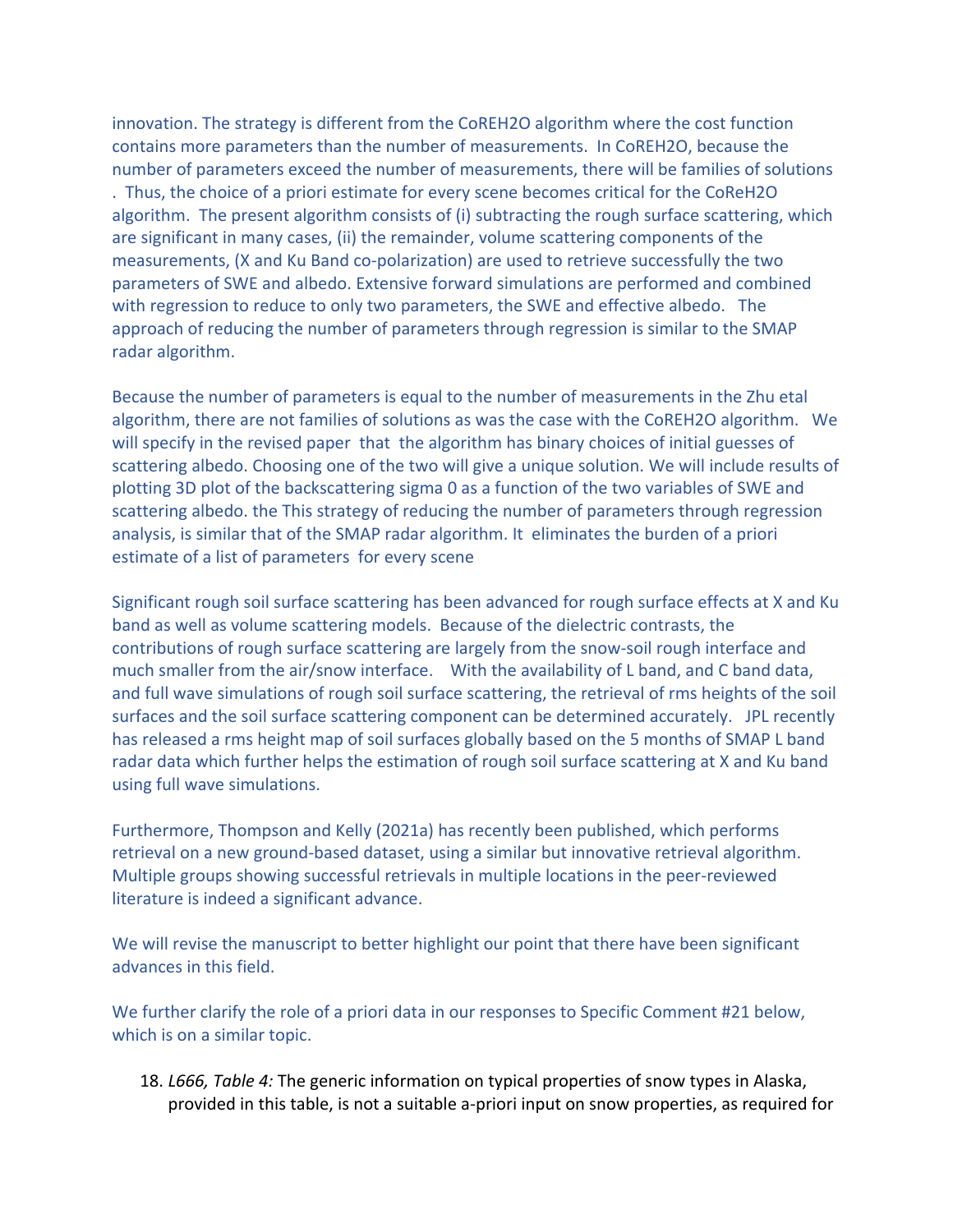inversion model initialization and regularization. This comment refers not only to specifications such as "no data" or "variable", or the contents of the last column (e.g. quoting new and wet snow for characterizing the maritime snow class), etc.

In fact, previous work in passive microwave remote sensing has developed a set of priors from this paper (Pan et al. 2017). We will add a mention of this in the manuscript, and discuss needed steps to go from the table to workable priors.

#### 19. *L715:* Huang et al. (2012) refer to scattering of rough soil surfaces and not to snow.

The electromagnetic analysis in Huang's paper (2012) , although named soil for SMAP, was carried out for general rough surface interface for relative dielectric constants on both sides of the rough surface . The look up table results are applicable to both air/soil and sow/soil by using the appropriate ratio of dielectric constant.

20. *L775, L776:* The publications of Lemmetyinen et al. and Zhu et al. confirm the importance of reliable a priori estimates on snow microstructure (in line with the comments above on Sections 4.1 and 4.2). In these cases, site-specific approaches are used for estimating snow structural parameters. In its core these retrieval algorithms (applying constrained minimization) are the same as proposed for CoReH2O and tested in the Mission Phase A with SnowScat data (ESA, 2012) and in follow-up activities with SnowSAR data (e.g. Rott et al., 2013). I was not able to locate the publication of King et al. (2019) that is cited in L776 and addressed in L784 to L790.

Recent algorithm work has focused on how to reduce the importance of a priori information.

As described in response to comment 16, regression analysis were applied to volume scattering simulations with varying grain sizes and snow densities to simplify the model dependence to only two parameters: scattering albedo and SWE. In the cost function, there are only two parameters and with two measurements of X and Ku Band co-pol. With two equations (though non-linear), and two unknowns, we will include results in the revised manuscript that there are only two solutions, and not a family of solutions. The final choice of one of the two solutions is from one of the two initial guesses of the albedo either 0.35 or 0.65. Thus, the algorithm in Zhu et al does not require a priori estimate other than the binary choice of initial guess of albedo. Thus, for the present algorithm, accurate prior estimate of parameters is not a critical issue. The present algorithm is similar to the strategy for the SMAP radar algorithm in which the models are simplified to contain much fewer parameters through regression analysis. As explained earlier, this regression strategy reduces the burden of a proiri estimates of parameters for every scene.

We are presently extending this concept to the algorithm for a two layered snow. By carrying regression analysis to a wide range of parameters of layering , densities and grain sizes, the goal is reduce model dependence to 4 parameters. The strategy is to have the number of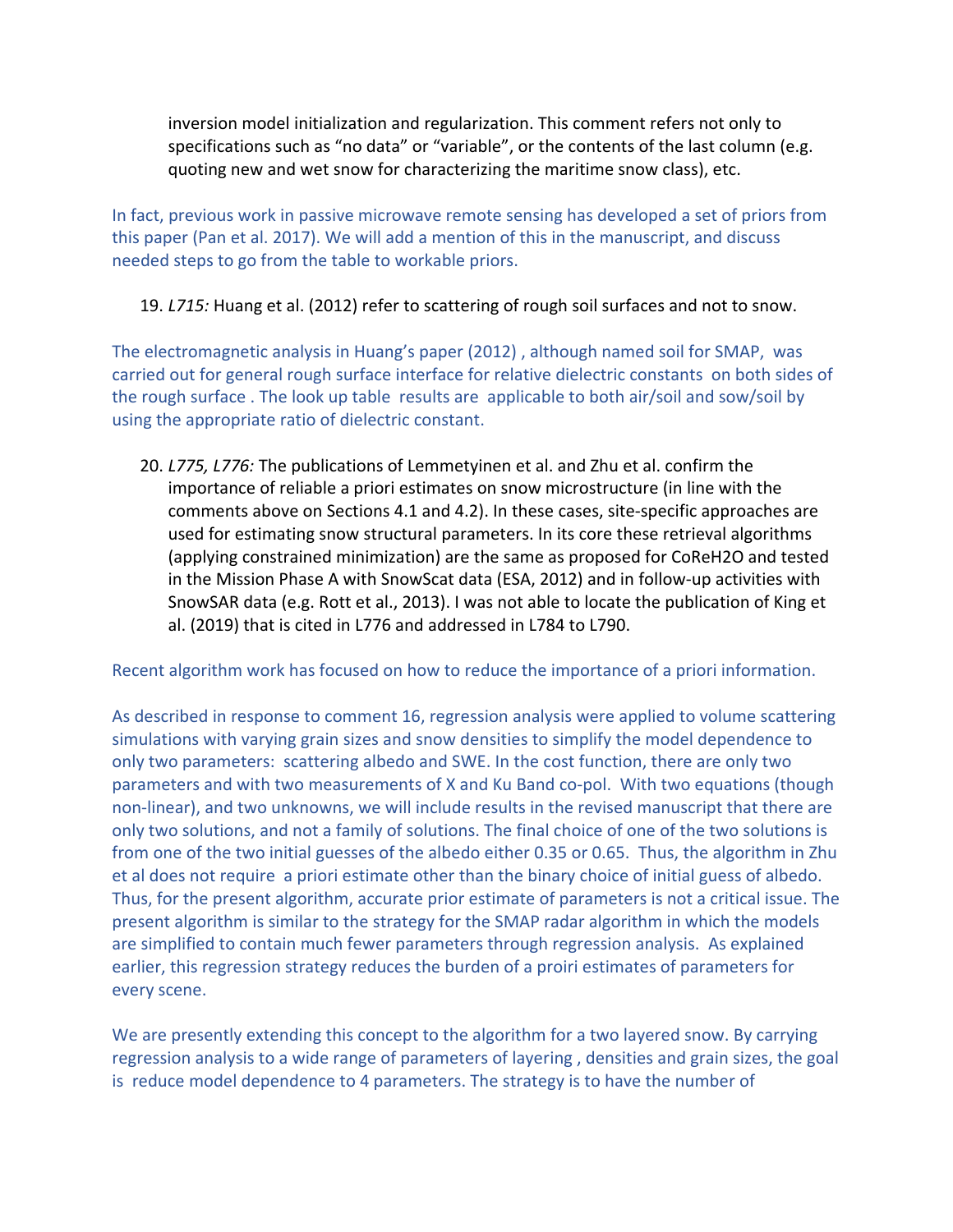parameters to match the number of measurements, which will mitigate the critical issue of a priori estimates for every scene.

The recently published Rutter et al. (2019) and Thompson et al. (2021a) also discuss the role of a priori information; we will add further discussion of these in this section.

We will add discussion of these points into the manuscript.

We will remove citation of King et al., 2019.

21. *L853:* Please explain the link between the co-located ground measurements and the derived a priori information.

#### We will add further clarification in the manuscript.

22. *L888*: Please provide a reference on the difference in saturation between the co- and cross-polarized signals. NoSRex Snowscat data show similar sensitivity in terms of SWE for co- and cross-polarized Ku-band data (e.g. Lemmetyinen et al., 2014), suggesting a similar saturation limit.

#### We will further clarify this point in the manuscript.

23. *L931ff, Section 5.2, C-band:* This contribution is problematic as it provides a biased view. It expands on the statement "the volume scattering by snow grains was believed to be small at C-band" (L935). Rather than guesswork, the knowledge on C-band radar wave interaction with snow is based on careful theoretical and experimental work over years, confirming the prevalence of low backscatter intensity for seasonal snow in mountain areas. References to such studies are needed for a balanced account. Besides, the notes on some of the papers cited in this section are questionable. For example, Pivot et al. (2012) show little change of Radarsat sigma-0 during the main part of the snow cover season (Nov. to April) at the six test sites, intermittently even a drop. Shi et al. (2000) is not included in the list of references. The data presented by Arslan et al. (2006) show similar change in in co- and cross-polarized sigma-0. There is not any statistically significant difference in the relation between either C-VV or C-VH and SWE. Bernier et al. (1999) did not use any cross-pol data. They show that C-band sigma-0 decreases with increasing SWE due to change of the backscatter contribution from ground. The Sect. 5.2 conveys the message that snow microstructure and properties of the underlying ground are of no relevance for C-band cross-polarized backscatter, in contradiction to the detailed description of the related processes in Sect. 3. Clarifying this apparent contradiction would warrant a separate publication. Therefore Sect. 5.2 should be scaled down to a summary with some references.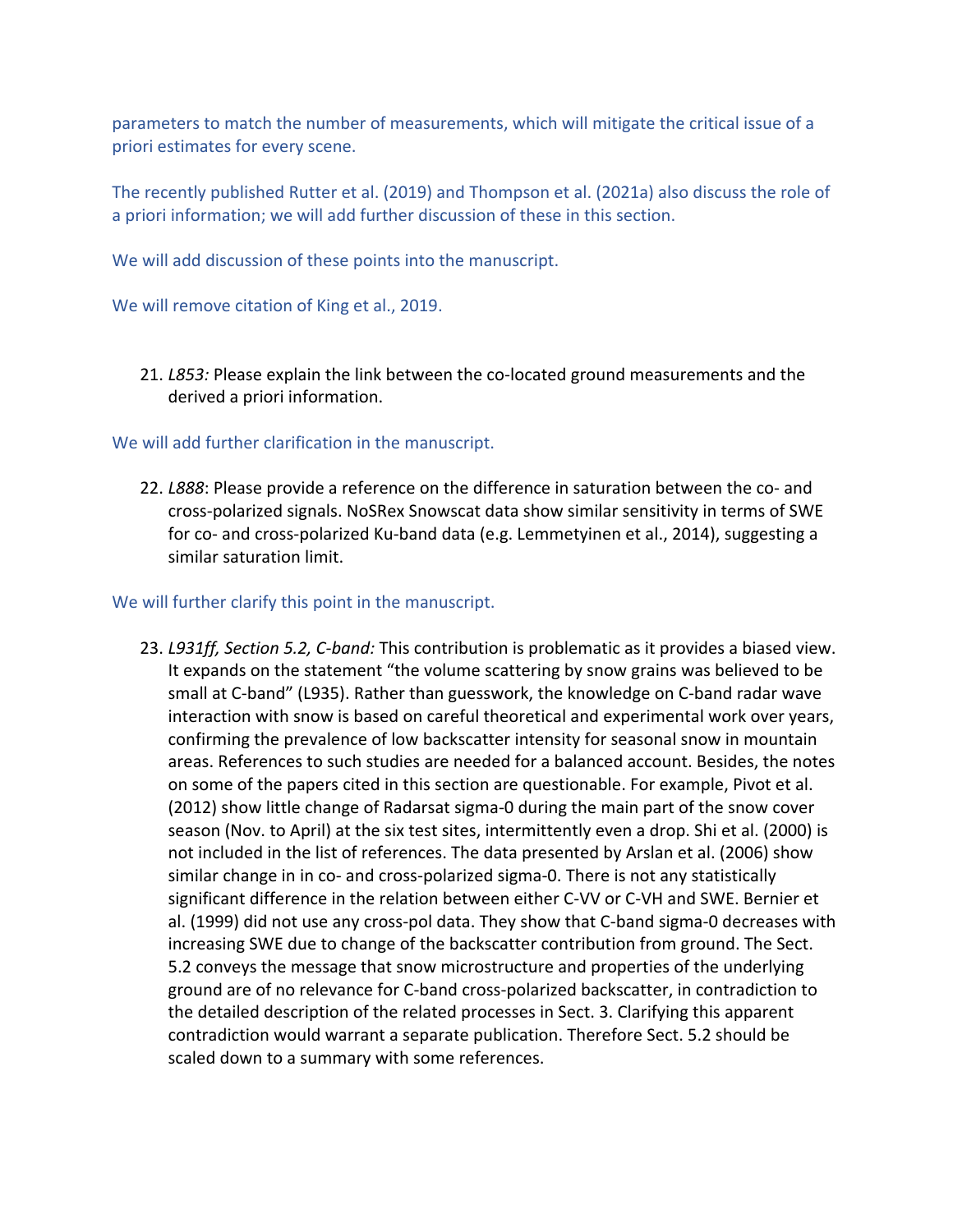We agree with many of Dr Rott's points. However, this manuscript (which is devoted to high frequency radar remote sensing of SWE) cannot resolve all of the issues raised by Dr Rott, which would indeed require a separate publication as noted in the comment. Instead, our purpose here is merely to point to the fact that there are publications on C-band estimation of snow depth in the literature, and to discuss that C-band (with sensitivity in deep snow) is thus potentially highly synergistic with the higher frequency approaches described in this manuscript (for which the radar scattering signal with saturate in deep snow) . Thus, we have cut back discussion of technical C-band issues, and instead keep the result presented in the manuscript that demonstrates how C-band may work better for deep snow than for shallow snow.

#### 24. *L1007*: McGrawth et al. ( 2019) report on GPR measurement of snow depth only.

That is correct, and is consistent with the paragraph containing this citation.

25. *L1027 and Fig. 17*: Please provide information on the sensor and measurement site.

We will shorten this paragraph, and combine all references into one sentence about the use of ground based radar at nadir for depth and SWE.

26. *L1035, Section 5.3.3, Interferometry*: The method of repeat-pass InSAR for SWE retrieval and related experiments have been described in several publications. This section does not provide any new insights and contains some errors. Therefore it is recommended to shorten this section significantly. A short summary and some key references will do. The method exploiting the phase delay in snow traces back to Guneriussen et al. (2001), not to the references cited in L1038. Further issues: L1049: SWE measurements by means of phase delay in repeat-pass InSAR do not require a second antenna. Zero baseline is optimum; in this case there is problem of ambiguity with the topographic phase is avoided. Fig. 18a: The plot and the equation are incorrect; the geometric relations are neglected. Also, it is unclear to which measurement principle the figure refers. Probably it should indicate the measurement of snow surface height by DEM differencing which can be applied in case of surface scattering (wet snow) and requires requiring singlepass InSAR. L1072ff: The paragraph on the scattering phase centre in snow is rather speculative, references report on vegetation studies, the specific conditions of interferometric radar signal propagation in snow are not taken into account (e.g. Dall, 2007). The position of the scattering phase centre in snow volumes is highly dependent snow microstructure, obscuring possible relations with snow mass (e.g. Rott et al., 2021).

Measurement site and sensor frequencies were added. Sections 5.3.2 and 5.3.3 were significantly shortened as requested, including removing Fig 17.

The interferometery section has been shortened and missing references added. We have made it more clear in the description of single-pass (for snow surface mapping) and repeat pass (for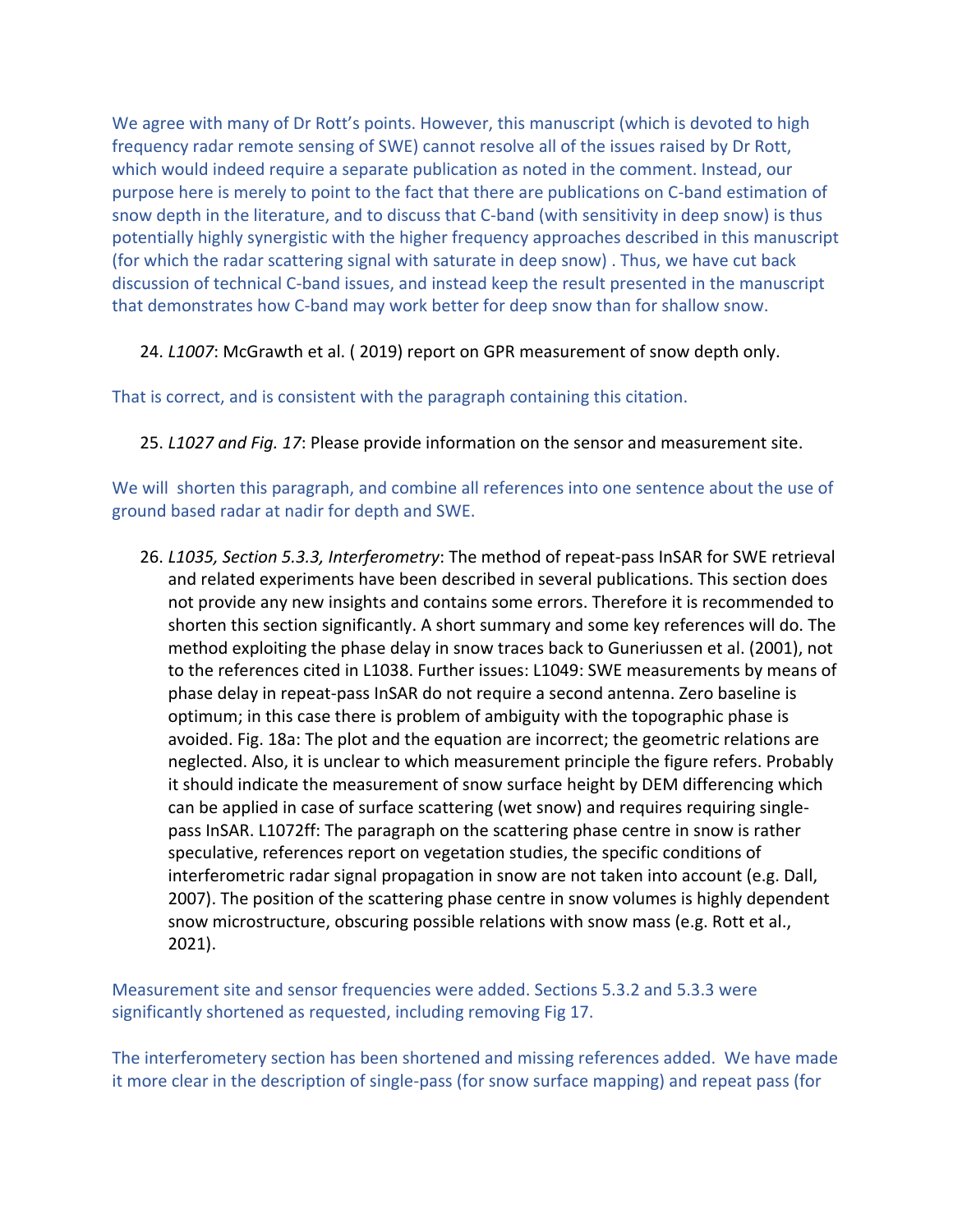depth/SWE change) InSAR. Information that can be found in other references and texts (e.g. the equation for InSAR correlation) has been removed to shorten this section.

27. *L1150:* Please provide a reference on the direct assimilation of Ku-band backscatter intensity in snow process models. The statement here, claiming that this can be done, needs a proof.

There are two main elements to enable radiance assimilation of Ku-band backscatter in environmental prediction systems: (1) implementation of a forward radar model and (2) coupling with a snow physical model to provide the required inputs (most importantly, snow microstructure).

The reviewer is correct in that further work is required to fully implement Ku-band backscatter assimilation, but the SMRT modeling framework and recent developments in snow physical modeling have supported the advancement of science readiness in both areas. Critically, this will be further advanced through the TSMM mission simulator, which will be under development soon. We will revise the text in this paragraph and add the relevant citations to clarify the current status of direct assimilation.

The study of Bateni et al. 2015 illustrates a proof-of-concept for backscatter assimilation using in situ observations; we will cite it here.

28. *L1174ff, Summary and Perspectives:* This review shows that significant advancements have been achieved in the fields of radar signal propagation, snow microstructure observations and backscatter modelling. On the other hand, the retrieval algorithms are still based on the same concept developed for the CoReH2O mission that requires a priori information on snow properties within comparatively narrow error bars. Major progress has been achieved in deriving such information from various sources, however by now optimized for local retrievals and tested with few confined data sets. The wider applicability and performance need to be proven. The perspectives quoted in this section are limited to short unspecific statements. Details on plans for further development would be of interest.

We have revised the manuscript accordingly.

#### 29. *List of references:* Please check the alphabetic order.

We have checked and fixed references that were out of order.

### References

Note that this includes all references in the response, including those reviewers introduce in their comments, and those that we introduce in our response.